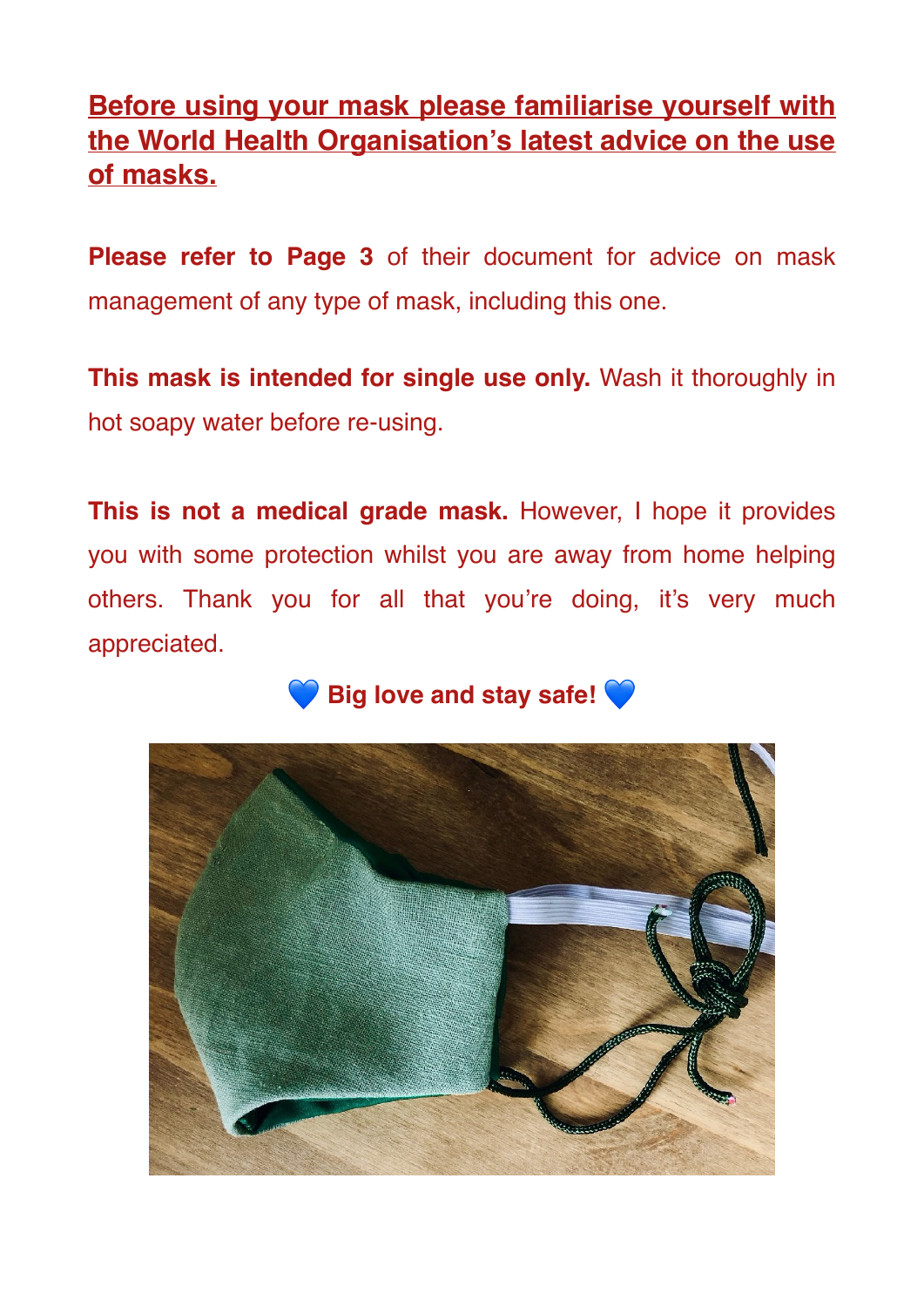## **Fabric Mask Instructions**

**Step 1** - Print off and carefully cut out all templates.

**Step 2** - Pin template A to two layers of fabric. Cut around the template with an approximate allowance of 5-10mm. Remove template, pin fabric together and place to one side. (Optional) To provide an extra layer of protection and structure to your mask, add one layer of interfacing for each layer of fabric and cut to the same size using the template.

**Step 3** - Pin template B to four layers of filter fabric. Cut around the template with an approximate allowance of 5-10mm. Remove template, pin fabric together and place to one side.

**Step 4** - Cut two pieces of fabric that are roughly double the size of template C. Fold each piece in half and pin template C to both pieces of fabric (the straight edge to the fold line). Cut around the template with an approximate allowance of 5-10mm. Remove template, pin fabric together and place to one side.

**Step 5** - Cut two pieces of fabric that are roughly double the size of template D. Fold each piece in half and pin template D to both pieces of fabric. The straight edge should run parallel to the fold lines with a gap of approximately 10-15mm. Cut around the template with an approximate allowance of 5-10mm. Remove template, pin fabric together and place to one side.

**Step 6** - Cut a 30cm length of elastic and place to one side.

**Step 7** - Cut two 30cm lengths of ties and place to one side.

**Step 8** (optional) - Cut a piece of jewellery or florists wire approximately 10.5cm in length. Round the ends with round nosed pliers. Select an appropriate, strong fabric to attach the wire to. Cut out enough fabric to be able to double it over. Attach the wire to your strong fabric by using a zigzag stitch. Once attached, fold over fabric and stitch together using a straight stitch. Trim any excess material and place to one side.

**Step 9** - \*Stitch fabric A together using a straight stitch. Stitch approximately 7-10mm away from the edge along the curve. Using scissors, cut notches along the stitched edge approx 15mm apart. Fold these edges down and turn fabric over. Stitch down each side of the original seam to secure the folded notches in place. Place the front of mask to one side.

\*If you have chosen to add the additional layers of interfacing, ensure the interfacing sandwiches the fabric on the outside before sewing together eg. one layer of interfacing two layers of fabric - one layer of interfacing.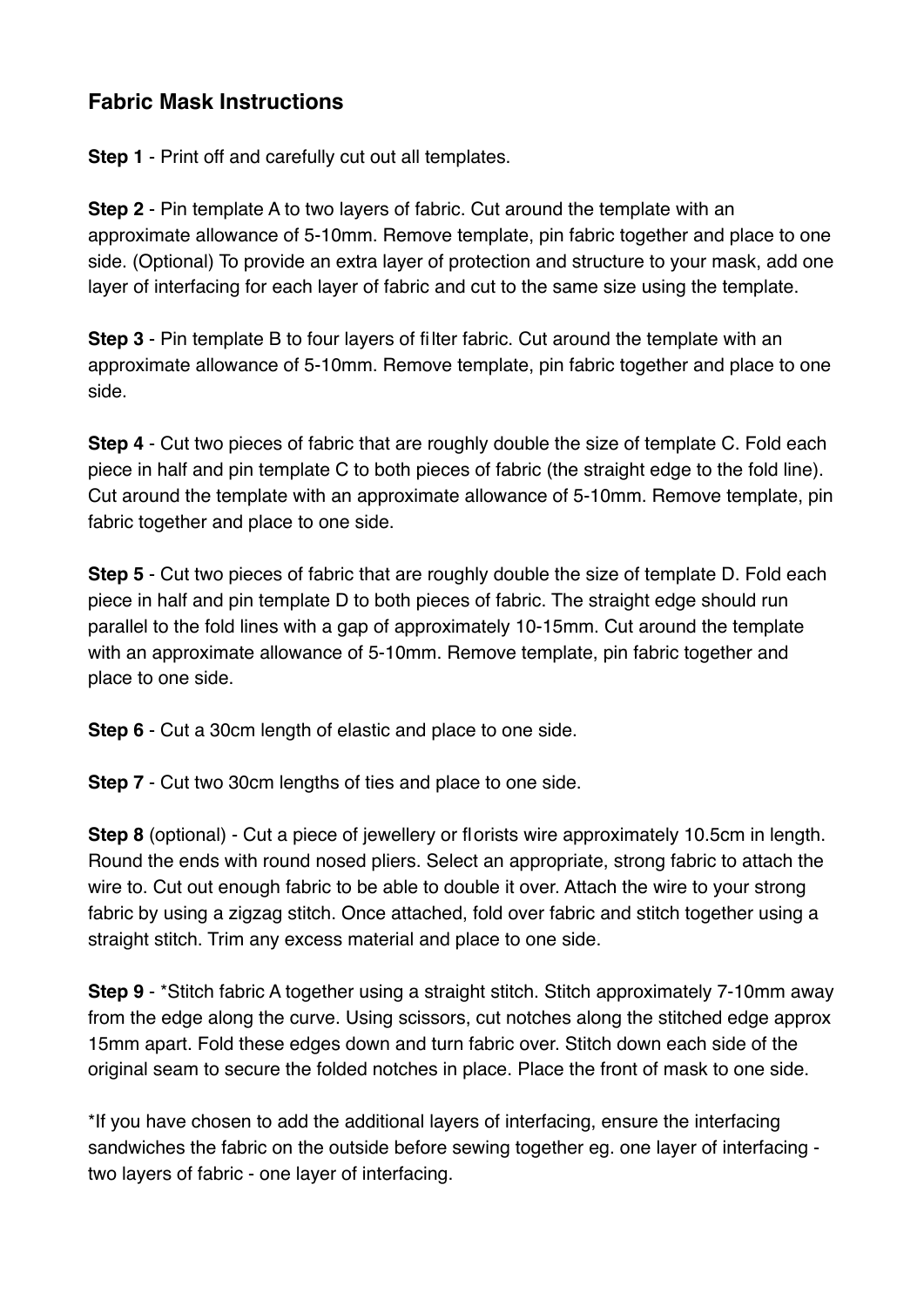**Step 10** - Stitch filter fabric B together using a straight stitch. Stitch approximately 7-10mm away from the edge along the curve. Using scissors, cut notches along the stitched edge approx 15mm apart. Fold these edges down and turn fabric over. Stitch down each side of the original seam to secure the folded notches in place. Place the filter to one side.

**Step 11** - Stitch fabric C together using a straight stitch. Stitch approximately 7-10mm away from the edge along the curve. Using scissors, cut notches along the stitched edge approx 15mm apart. Fold these edges down and turn fabric over. Stitch down each side of the original seam to secure the folded notches in place. Place filter pouch no.1 to one side.

**Step 12** - Stitch fabric D together using a straight stitch. Stitch approximately 7-10mm away from the edge along the curve. Using scissors, cut notches along the stitched edge approx 15mm apart. Fold these edges down and turn fabric over. Stitch down each side of the original seam to secure the folded notches in place. Place filter pouch no.2 to one side.

**Step 13** (optional) - Attach the nose bridge to reverse side of fabric A (the front of mask). Pin in place approx 10-15mm away from the top edge of mask and secure in place using a straight stitch.

**Step 14** - Attach the elastic to front side of fabric A (the front of mask). Secure in place approximately 10-15mm from the top edge of mask using a straight stitch. Repeat on the other side.

**Step 15** - Attach the two ties to front side of fabric A (the front of mask). Secure in place approximately 10-15mm from the bottom edge of mask using a straight stitch. Repeat on the other side.

**Step 16** - Select fabric C (filter pouch no.1). With the reverse side showing, pin filter pouch no.1 in position to fabric A (the front of mask).

**Step 17** - Select fabric D (filter pouch no.2). With the reverse side showing, pin filter pouch no.2 in position to fabric A (the front of mask).

**Step 18** - Attach the front of mask and filter pouches together. Use a straight stitch and sew around the shape of mask approximately 10mm from the edge.

**Step 19** - Using scissors, trim off the corners of mask at a 45 degree angle. Turn the stitched fabric inside out and insert filter (fabric B).